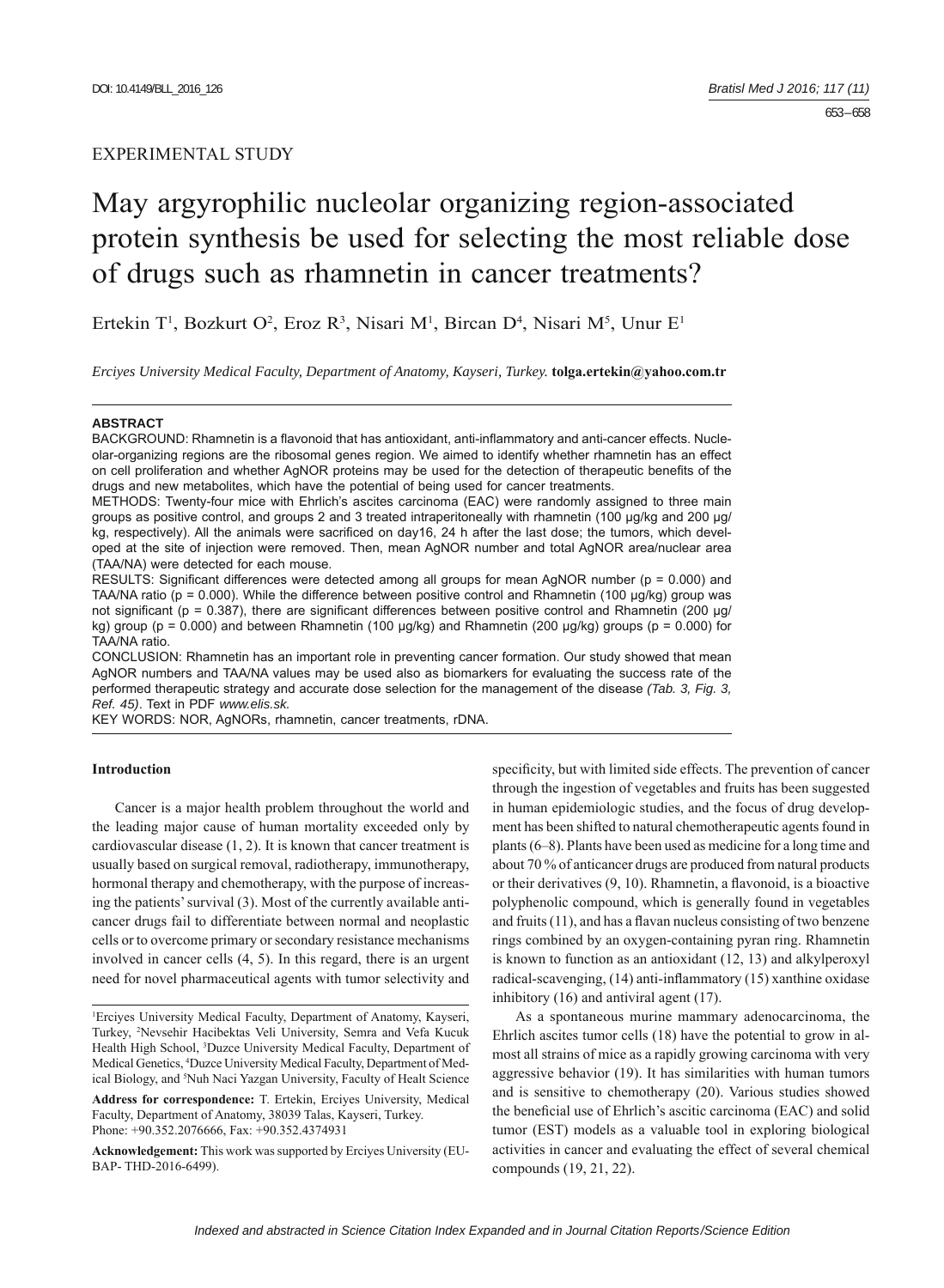653 – 658



**Fig. 1. Demonstrative examples of stained AgNOR cells (a – positive control; b – rhamnetin (100 μg/kg) group and c – rhamnetin (200 μg/kg) group.**

The nucleolus is an important structure within the cell nucleus. Nucleolus is the site where ribosomal RNA and ribosomal subunits are made from proteins. The size of nucleolus and its organization are directly associated with ribosome production and exhibit the functional compartmentation of the nucleolar machinery.

Nucleolar-organizing regions (NORs) are the ribosomal genes region on chromosomes and is composed of ribosomal DNA (rDNA) and proteins, while some of them are argyrophilic. These regions are transcribed into ribosomal RNA, which processes the preribosomes in the nucleolus to become part of mature ribosomes in the cytoplasm (23). The NORs can be stained with silver when they are active. Thus, those proteins are referred to as argyrophilic NOR-associated proteins (AgNORs), while the silver-staining method is the most reliable to show nucleoli during the interphase (24). Numerous studies have been carried out on the importance of the interphase quantity of AgNOR proteins in hair root cells of humans (25, 26), buccal epithelial and blood cells of Down syndrome infants and healthy persons (27–29), possible effects of carbonmonoxide (CO) exposure on the AgNOR protein synthesis of the cells of the heart, lung and femoral muscle (30–33) and ischemia/reperfusion injury (34). However, to our knowledge, there is no study about the relation between AgNOR proteins and the effects of rhamnetin exposure on EST in literature. Thus, we carried out the current study to show this association.

## **Methods**

#### *Experimental animals*

All animal procedures and experimental protocols were approved by the Experimental Animals Ethics Committee, Erciyes University, Turkey (13/146 – 11/12/2013). Balb/c mice, about 6–8 weeks old with an average body weight of 25–30 g were procured from Laboratory Animal Unit of Experimental and Clinical Research Center, Erciyes University and housed under controlled conditioning (25  $\pm$  1 °C constant temperature, 55 % relative humidity, 12 h dark/light cycles). Food and water were allowed *ad libitum* during the study period. The mice were acclimatized to laboratory conditions during 7 days before the commencement of experiment.

#### *Tumor cells preparation and transplantation*

EAC cells were obtained from Anatomy Department of Medical Faculty, Erciyes University. The tumor cells were maintained in our laboratory by serial intraperitoneal (ip.) passage in male Balb/c mice for 7–10 days. EAC cells were tested for viability and contamination using trypan blue dye exclusion technique. Cell viability was usually found to be 95 % or more. Tumor cell suspensions were prepared in Phosphate Buffered Saline (PBS).

Mice were inoculated subcutaneously at their back with 0.1 ml of EAC working suspension containing  $1x10<sup>6</sup>$  of EAC cells. The day of tumor implantation was designed as day 1. Two hours after inoculation, 24 mice were randomly assigned to 3 main groups by 8 mice each, and treated as follows. The first group received a vehicle injection (PBS) and served as EST-positive control group. The mice from groups II and III were treated intraperitoneally with Rhamnetin (100 μg/kg and 200 μg/kg, respectively) every day. All the animals were sacrificed on day 16, 24 h after the last dose. The tumors, which developed at the site of injection were removed and fixed in 10 % formaldehyde and embedded in paraffin blocks for AgNOR staining.

## *AgNOR detection*

The animals' tissues were dissected (approximately 1 x 1 x 1 cm3 in size). After routine histological follow up, the slides including 5-μm thick sections were prepared and deparaffinized in xylene and then rehydrated in graded alcohol solutions before AgNOR staining. The slides were air-dried for 15 min at room temperature and fixed using fixative solution  $(3:1$  ratio of methanol and acetic acid) for 5 min. AgNOR staining method was carried out according to the Benn and Perle protocol, while the Lindner protocol was used with a slight modification for all slides obtained from three groups (35,36). The cells staining with AgNOR were viewed via a light microscope (Eclipse 80i, Nikon) and photographed using a digital camera (Digital Sight DS-fi1, Nikon). The captured images of the cells were transferred to image processing software (ImageJ version 1.47t, National Institutes of Health, Bethesda, Maryland, USA). Fifty nuclei were evaluated for each slide. The mean AgNOR number was counted and total AgNOR area per nuclear area (TAA/NA) was calculated via "freehand selection"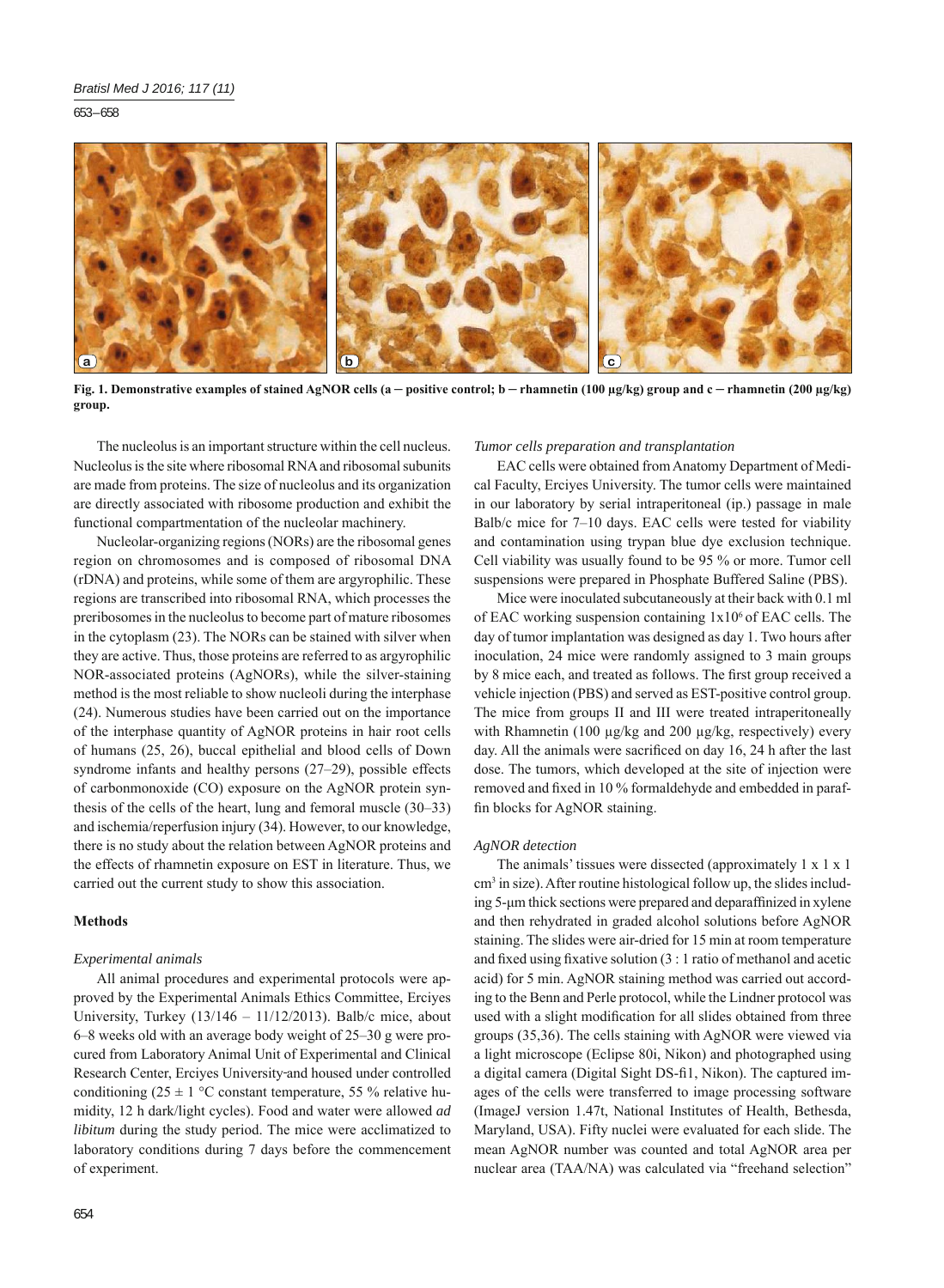**Tab. 1. TAA/NA and mean AgNOR number values of positive controls (n = 8), rhamnetin (100**  $\mu$ **g/kg) (n = 8) and rhamnetin (200**  $\mu$ **g/kg) (n = 8) groups.**

| Groups                        | <b>TAA/NA</b>       | Mean AgNOR<br>number |  |
|-------------------------------|---------------------|----------------------|--|
| Positive Control-1            | $0.1529 \pm 0.0869$ | $1.700 \pm 0.9313$   |  |
| Positive Control-2            | $0.1504 \pm 0.0656$ | $2.300 \pm 1.1824$   |  |
| Positive Control-3            | $0.1524 \pm 0.0767$ | 2.8800±1.5733        |  |
| Positive Control-4            | $0.1517 \pm 0.0903$ | $2.700 \pm 1.6568$   |  |
| Positive Control-5            | $0.1526 \pm 0.0925$ | $2.3800 \pm 1.2103$  |  |
| Positive Control-6            | $0.1512 \pm 0.0548$ | $2.0400 \pm 1.1058$  |  |
| Positive Control-7            | $0.1502 \pm 0.0471$ | 1.7200±0.0858        |  |
| Positive Control-8            | $0.1518 \pm 0.0764$ | 1.8800±1.0427        |  |
| Rhamnetin $(100 \mu g/kg)$ -1 | $0.1470 \pm 0.1774$ | $1.9400 \pm 1.0383$  |  |
| Rhamnetin $(100 \mu g/kg)$ -2 | $0.1466 \pm 0.0517$ | $2.0200 \pm 1.1516$  |  |
| Rhamnetin $(100 \mu g/kg)$ -3 | $0.1442 \pm 0.0543$ | $1.5010\pm0.7626$    |  |
| Rhamnetin $(100 \mu g/kg)$ -4 | $0.1489 \pm 0.0659$ | $1.6400 \pm 0.8514$  |  |
| Rhamnetin $(100 \mu g/kg)$ -5 | $0.1473 \pm 0.0514$ | 1.1800±0.3881        |  |
| Rhamnetin $(100 \mu g/kg)$ -6 | $0.1483 \pm 0.0535$ | 1.5000±0.7627        |  |
| Rhamnetin $(100 \mu g/kg)$ -7 | $0.1489 \pm 0.0896$ | 1.4600±0.7879        |  |
| Rhamnetin $(100 \mu g/kg)$ -8 | $0.1466 \pm 0.0473$ | $1.8000 \pm 0.9035$  |  |
| Rhamnetin (200 µg/kg)-1       | $0.1241 \pm 0.0749$ | $1.3600 \pm 0.6627$  |  |
| Rhamnetin (200 µg/kg)-2       | $0.1268 \pm 0.0519$ | 1.8400±0.7384        |  |
| Rhamnetin $(200 \mu g/kg)$ -3 | $0.1282 \pm 0.0940$ | $2.1201 \pm 0.9612$  |  |
| Rhamnetin (200 µg/kg)-4       | $0.1264 \pm 0.0865$ | 2.1200±1.0428        |  |
| Rhamnetin $(200 \mu g/kg)$ -5 | $0.1248 \pm 0.0480$ | $1.6600 \pm 0.8478$  |  |
| Rhamnetin $(200 \mu g/kg)$ -6 | $0.1251 \pm 0.0492$ | 1.9010±0.9091        |  |
| Rhamnetin $(200 \mu g/kg)$ -7 | $0.1263 \pm 0.0549$ | $1.6000 \pm 0.6388$  |  |
| Rhamnetin $(200 \mu g/kg)$ -8 | $0.1255 \pm 0.0594$ | 1.9000±0.7889        |  |

TAA/NA – Total AgNOR area/Nuclear area

tool for each nucleus. A demonstrative example of AgNOR staining of cells were given in Figure 1 (a: positive control; b: 100 μg/ kg rhamnetin group and c: 200 μg/kg rhamnetin group.

## *Statistical analysis*

Statistical analysis was done by using Statistical Package for Social Sciences (SPSS, Inc., Chicago, Illinois, USA) for Windows 22.0. The descriptive statistical methods (mean and standard deviation (SD)) and Mann–Whitney U and Kruskall–Wallis tests were used to compare all three groups (positive control, and Rhamnetin (100 μg/kg) and Rhamnetin (200 μg/kg) groups). Results were given as mean  $\pm$  SD, and p<0.05 was accepted as statistically significant.

# **Results**

Mean AgNOR number and TAA/NA ratio were detected in positive control, and rhamnetin (100 μg/kg and 200 μg/kg) groups  $(Tab. 1)$ . When we compared the three groups, significant differences were detected among groups for mean AgNOR number (*x2*  $= 50.774$ ,  $p = 0.000$ ) and TAA/NA ratio ( $x^2 = 47.082$ ,  $p = 0.000$ )  $(Tab. 2, Figs 2 and 3)$ . While the difference was not significant between positive control and rhamnetin (100  $\mu$ g/kg) group (Z =  $-0.387$ ,  $p = 0.387$ ), the differences between positive control and rhamnetin (200 μg/kg) group ( $Z = -6.274$ ,  $p = 0.000$ ) and between Rhamnetin (100 μg/kg) and Rhamnetin (200 μg/kg) groups ( $Z =$  $-5.521$ ,  $p = 0.000$ ) were significant for TAA/NA ratio. When we considered the mean AgNOR number, the differences between positive control and rhamnetin (100 μg/kg) group ( $Z = -7.011$ , p  $= 0.000$ ), positive control and Rhamnetin (200 μg/kg) group (Z  $= -3.681$ ,  $p = 0.000$ ) and rhamnetin (100 µg/kg) and rhamnetin (200 μg/kg) groups ( $Z = -3.698$ ,  $p = 0.000$ ) were significant for mean AgNOR number (Tab. 3, Figs 2 and 3).

## **Discussion**

Cancer is an important health problem all over the world. Therefore, different treatment strategies have been used for its management. One of them is based on phytothrerapy, in which natural chemotherapeutic agents from plants such as rhamnetin are used. Rhamnetin is extracted from *Hippophae rhamnoides Linn*. It is a flavonoid compound also containing a polyphenol structure. It functions as a specific inhibitor of Notch-1 pathway via enhancing miR-34a level. The inhibition of Notch-1 activation may lead to anticancer effects. Therefore, rhamnetin has a role in the modulation of cancer cell survival (37). Hui Jia et al., reported that rhamnetin (at non-cytotoxic concentration) has an effect on enhancing the efficacy of anti-tumor agents via miR-34amediated Notch-1 suppression in hepatocellular carcinoma cells (HCC). Due to therapeutic effects of rhamnetin in the treatment of HCC, this molecule could provide the basis for developing a specific sensitizer of anti-tumor drugs (38).

Notch-1 also mediates the EMT (epithelial–mesenchymal transition) process that is associated with multi-drug resistance

#### **Tab. 2. Comparison of three groups for mean AgNOR number and TAA/NA ratio.**

|                            | TAA/NA               | AgNOR Number       |           | r∸        |
|----------------------------|----------------------|--------------------|-----------|-----------|
| Positive Control           | $0.1516 \pm 0.07463$ | $2.200 \pm 1.2820$ | $0.000*$  | 47.082*   |
| Rhamnetin $(100 \mu g/kg)$ | $0.1473\pm0.0838$    | $1.630 \pm 0.0444$ |           |           |
| Rhamnetin $(200 \mu g/kg)$ | $0.1259\pm0.0664$    | 1.813±0.0431       | $0.000^*$ | $50.774*$ |

\*: For TAA/NA, &: For Mean AgNOR number, TAA/NA: Total AgNOR area/Nuclear area

### **Tab. 3. Double comparison of all groups for mean AgNOR number and TAA/NA ratio.**

|                                                       |       | For TAA/NA |       | For mean AgNOR number |  |
|-------------------------------------------------------|-------|------------|-------|-----------------------|--|
| Groups                                                |       |            |       |                       |  |
| Positive control – Rhamnetin $(100 \mu g/kg)$         | 0.387 | $-0.866$   | 0.000 | $-7.011$              |  |
| Positive control – Rhamnetin (200 $\mu$ g/kg)         | 0.000 | $-6.274$   | 0.000 | $-3.681$              |  |
| Rhamnetin (100 $\mu$ g/kg)-Rhamnetin (200 $\mu$ g/kg) | 0.000 | $-5.521$   | 0.000 | $-3.698$              |  |

TAA/NA: Total AgNOR area/Nuclear area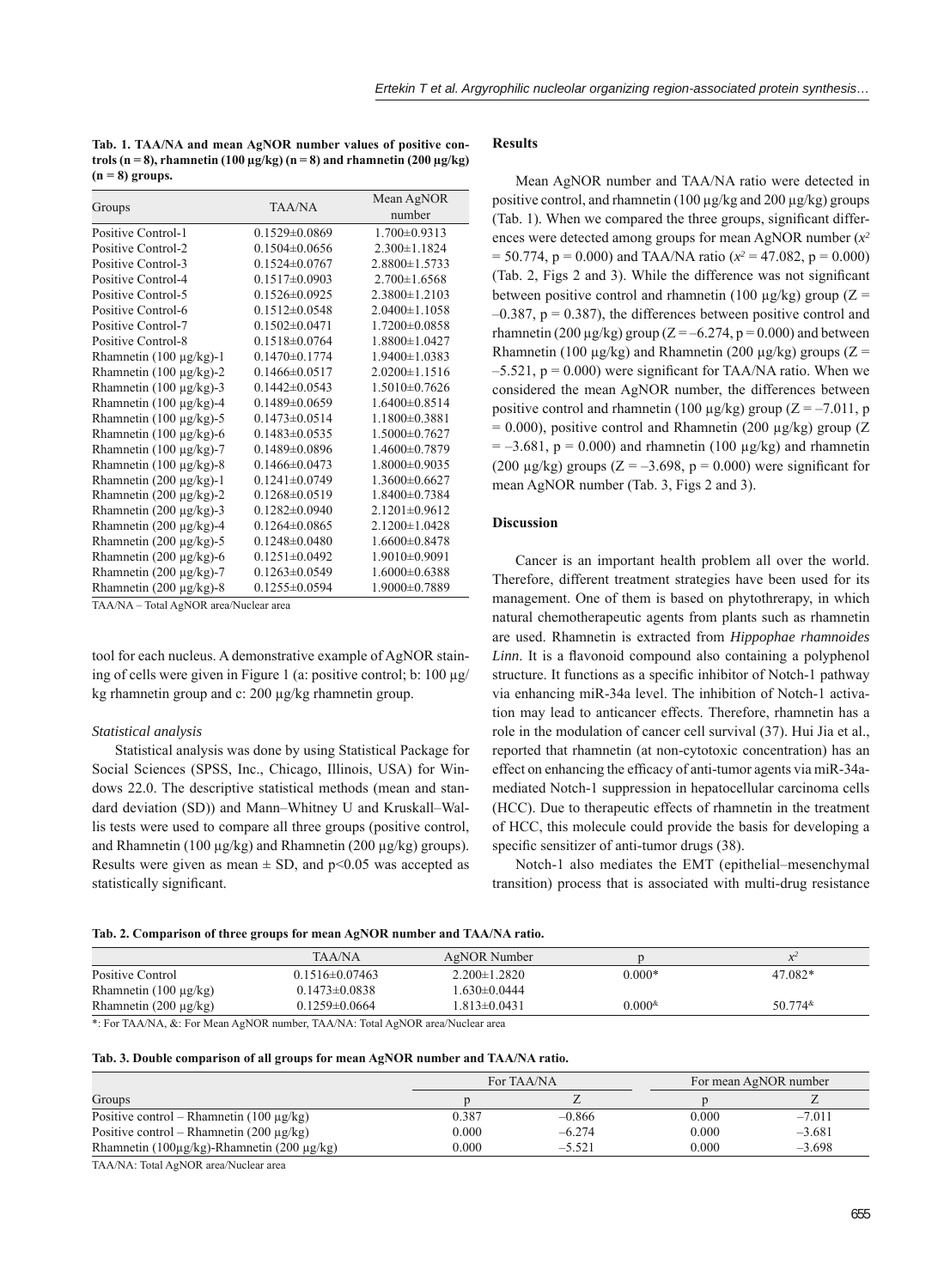653 – 658



**Fig. 2. Comparison of three groups for TAA/NA values (a – mean values for each groups, b – each value for all groups)**



**Fig. 3. Comparison of three groups for mean AgNOR numbers (a – mean values for each groups, b – each value for all groups)**

(MDR) or metastasis of human cancers (37). Thus, the inhibition of Notch-1 activation is an important strategy in the treatment of human cancer. Rhamnetin treatment increased the activity of sorafenib and traditional chemotherapeutic agents and also inhibited the EMT process of HepG2 cells (39). Rhamnetin is thus an important natural product for developing a novel therapeutic strategy in human cancers. Therefore, metabolites such as rhamnetin obtained from natural plants are important sources for chemical

synthesis and structural modification of new drugs and development of new strategy for cancer treatments.

During the interphase, NORs are associated with a great number of regulatory proteins and they have roles as functional subunits of the nucleolus (40). Alterations in AgNOR protein amounts also reflect the metabolic activities of the cells. We performed various numbers of studies on malign and benign lesions (41–45). In these studies, we evaluated mean AgNOR number and TAA/NA ratio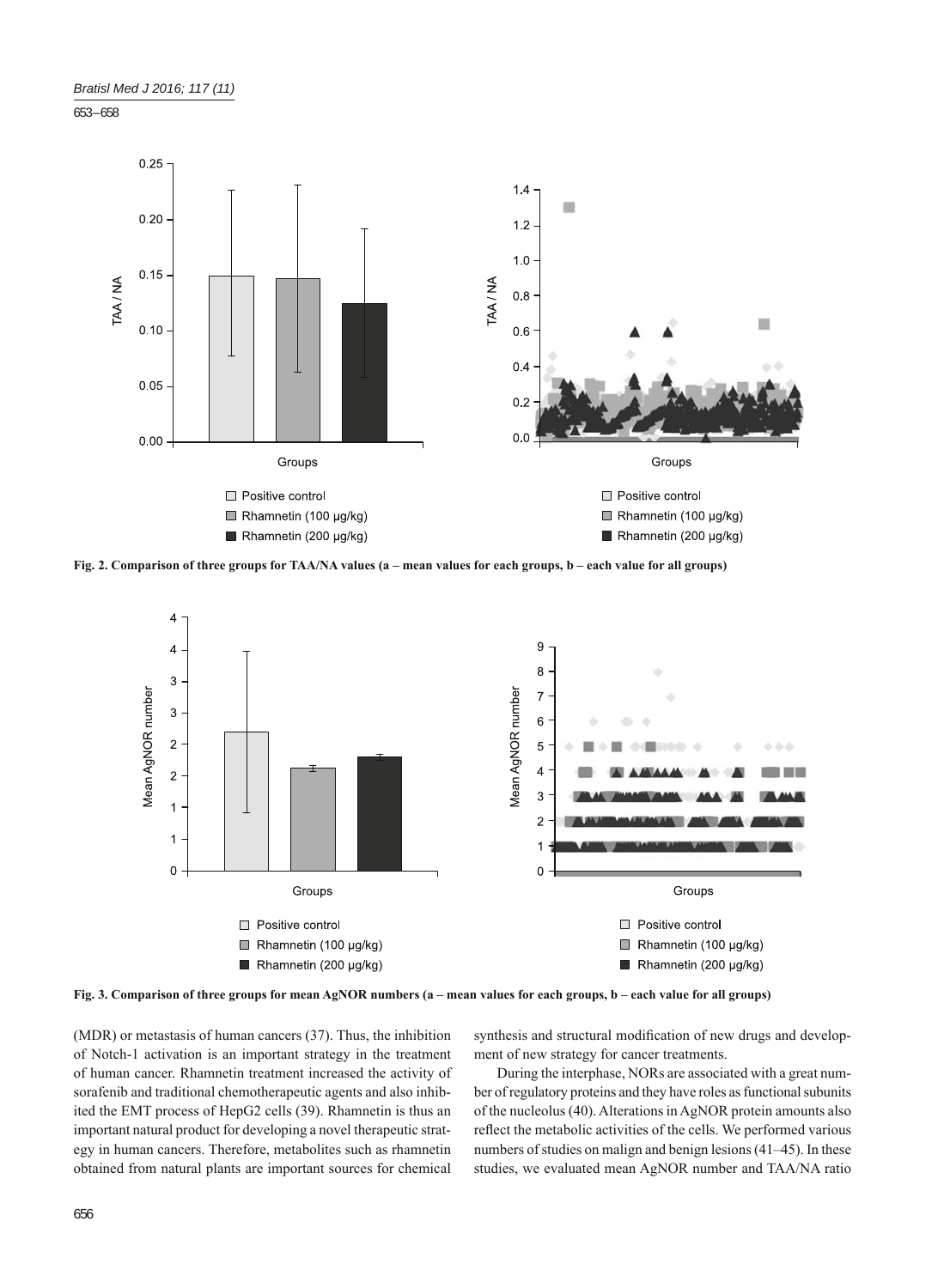as a new approach that may contribute to routine cytopathology for determining the proliferation activity of cells in malignant and benign lesions. In the current study, we aimed to identify whether rhamnetin has an effect on cell proliferation and whether the detection of AgNOR protein amounts may be used to detect the therapeutic benefits of the drugs and new metabolites that have a potential to be used in cancer treatments. To our knowledge, this is the first study on the evaluation of AgNOR amounts in EST that are exposed to different concentrations of rhamnetin. In our current study, when we compared the three (positive control, rhamnetin (100  $\mu$ g/kg) and rhamnetin (200 $\mu$ g/kg)) groups, significant differences were detected between them for mean AgNOR number and TAA/NA ratio. While the difference between Rhamnetin (100  $\mu$ g/kg) and positive control group was not significant, statistically significant differences were found between rhamnetin  $(200 \mu g/kg)$ and both positive control and rhamnetin (100 μg/kg) groups for TAA/NA ratio. Therefore, it may be said that in cancer treatment, rhamnetin at a dose increased up to 200 μg/kg is more effective than when administered at a dose of 100 μg/kg.

When we consider mean AgNOR number, statistically significant differences were detected between positive control and rhamnetin (100 μg/kg), positive control and rhamnetin (200 μg/ kg), and rhamnetin (100 μg/kg) and rhamnetin (200 μg/kg) groups for mean AgNOR number. Counting AgNOR dots under the light microscope is subjective and poorly reproducible. Additionally, single AgNOR dots can be clustered together or overlapped and counting alone does not take into consideration the size of each silver-stained dot that varies in amount. In metabolically active and cancer cells, not only gene expression and its products but also cell morphology, and synthesis capacity, as well as both number of biomolecules and size of cells and their nuclei were altered. Thus, more accurate knowledge about the metabolic and proliferative activity of the cells could be obtained by using new approaches based on the calculation of NOR area and nucleus area values. Identification of new biomarkers for discriminating benign and malignant lesions and the detection of the success rate of the performed therapeutic strategy is important for enhancing the diagnostic accuracy and management of treatment strategy for increasing the success rate of therapy.

The current study showed that the expression capacity of rRNA gene, as detected via total TAA/NA and/or AgNOR number per total nuclear number, decreased depending on the exposed rhamnetin concentration. It may be said that rhamnetin has an important role in prevention of tumor formation and triggers or supresses the synthesis of some other proteins that have important features and functions in signaling the transduction pathways and gene expression regulation in tumor cells.

## **Conclusion**

To obtain more accurate knowledge about the current topic, additional studies including those on different metabolic pathways that have therapeutic features should be performed in various types of cancer. In this manner, good therapeutic approaches may be developed for making the management of diseases more

accurate. Additionally, because this technique is simple, cheap, and serves as a valuable marker to evaluate the ribosomal gene activity in different metabolic durations of various cells, it has important advantages.

It was detected that rhamnetin has an important role against cancer formation. The current study indicated that the detection of both the AgNOR values may be used also as a biomarker for detecting the success rate of the performed therapeutic strategy and selection of a reliable dose for accurate management of the disease.

## **References**

**1. Babasaheb PB, Shrikant SG, Ragini GB, Jalinder VT, Chandrahas NK**. Synthesis and biological evaluation of simple methoxylated chalcones as anticancer, anti-inflammatory and antioxidant agents. Bioorg Med Chem 2010; 18: 1364–1370.

**2. Varmus H.** The New Era in Cancer Research, Science 2006; 26: 1162– 1165.

**3. Videira M, Reis RL, Brito MA.** Deconstructing breast cancer cell biology and the mechanisms of multidrug resistance. Biochim Biophys Acta 2014; 1846: 312–325.

**4. Chari RV.** Targeted delivery of chemotherapeutics: tumor-activated prodrug therapy. Adv Drug Deliv Rev 1998; 6: 89–104.

**5. Devasagayam TPA, Sainis KB.** Immune system and antioxidants: especially those involved with Indian medicinal plants. Indian J Exp Biol 2002; 40: 639–655.

**6. Ziegler RG.** A review of epidemiologic evidence that carotenoids reduce the risk of cancer. J Nutr 1989; 119: 116–122.

**7. Block G, Patterson B, Subar A.** Fruit, vegetables, and cancer prevention: a review of the epidemiological evidence. Nutr Cancer 1992; 18: 1–29.

**8. Mayne ST.** Beta-carotene, carotenoids, and disease prevention in humans. Faseb J 1996; 10: 690-701.

**9. Rocha AB, Lopes RM, Schwartsmann G.** Natural products in anticancertherapy. Curr Opin Pharmacol 2001; 1: 364e–369.

**10. Houghton JA.** Apoptosis and drug response. Curr Opin Oncol 1999; 11: 475e–481.

**11. Ozipek M, Calis I, Ertan M, Rüedi P.** Rhamnetin 3-p-coumaroylrhamninoside from Rhamnus petiolaris. Phytochemistry 1994; 37: 249–253.

**12. Tung YT, Chang WC, Chen PS, Chang TC, Chang ST.** Ultrasoundassisted extraction of phenolic antioxidants from Acacia confusa flowers and buds. J Sep Sci 2011; 34: 844–851.

**13. Igarashi K, Ohmuma M.** Effects of isorhamnetin, rhamnetin, and quercetin on the concentrations of cholesterol and lipoperoxide in the serum and liver and on the blood and liver antioxidative enzyme activities of rats. Biosci Biotechnol Biochem 1995; 59: 595–601.

**14. Sawa T, Nakao M, Akaike T, Ono K, Maeda H.** Alkylperoxyl radicalscavenging activity of various flavonoids and other phenolic compounds: implications for the anti-tumor-promoter effect of vegetables. J Agric Food Chem 1999; 47: 397–402.

15. Mondal A, Rajalingam D, Kumar Maity T. Anti-inflammatory effect of O-methylated flavonol 2-(3,4-dihydroxy-phenyl)-3,5- dihydroxy-7-methoxy-chromen-4-one obtained from Cassia sophera Linn in rats. J Ethnopharmacol 2013; 147: 525–529.